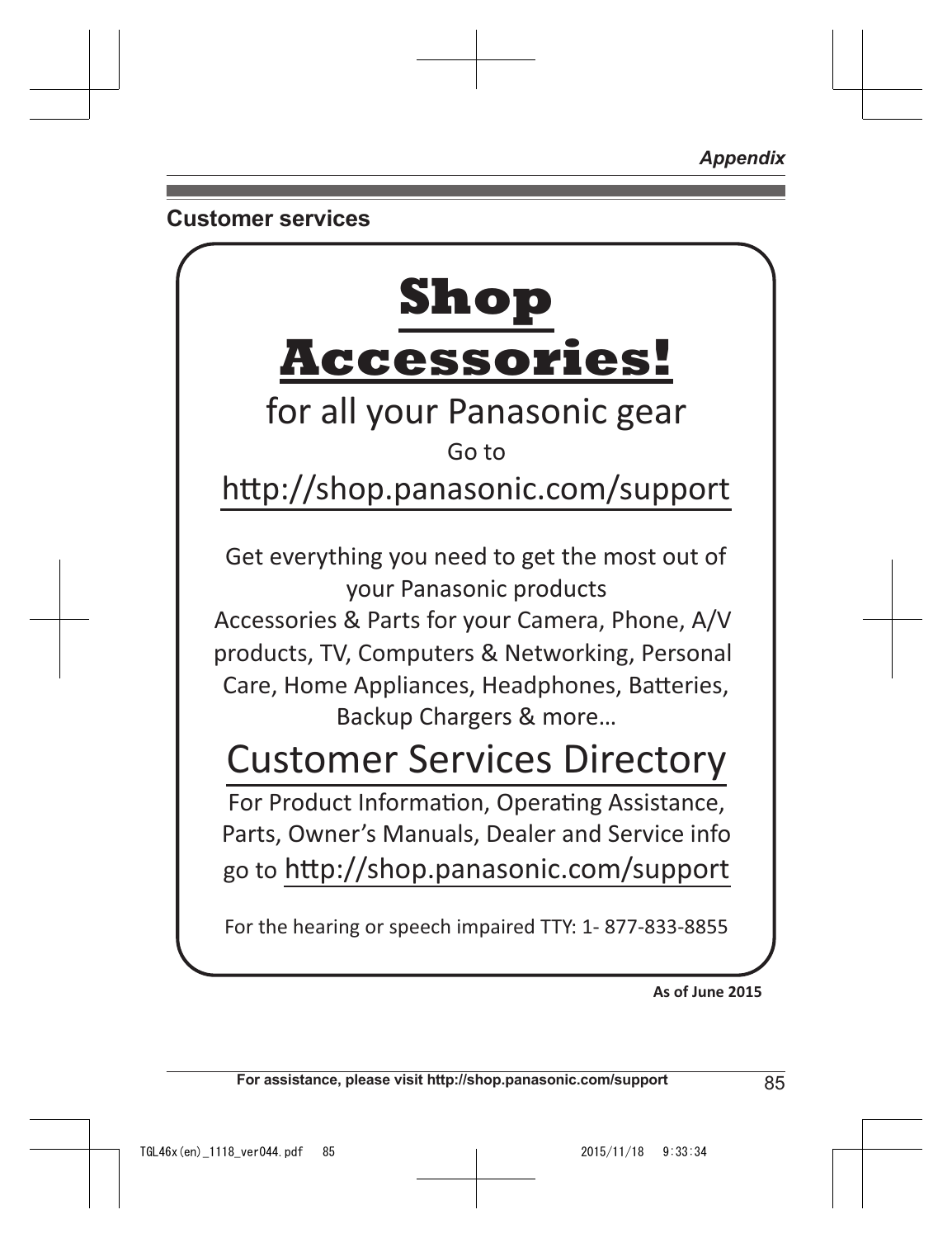# **Limited Warranty (ONLY FOR U.S.A.) Panasonic Products Limited Warranty**

## **Limited Warranty Coverage (For USA Only)**

If your product does not work properly because of a defect in materials or workmanship, Panasonic Corporation of North America (referred to as "the warrantor") will, for the length of the period indicated on the chart below, which starts with the date of original purchase ("warranty period"), at its option either (a) repair your product with new or refurbished parts, (b) replace it with a new or a refurbished equivalent value product, or (c) refund your purchase price. The decision to repair, replace or refund will be made by the warrantor.

| Product or Part Name | Parts        | Labor        |
|----------------------|--------------|--------------|
| Telephone            | One (1) Year | One (1) Year |

During the "Labor" warranty period there will be no charge for labor. During the "Parts" warranty period, there will be no charge for parts. This Limited Warranty excludes both parts and labor for non-rechargeable batteries, antennas, and cosmetic parts (cabinet). This warranty only applies to products purchased and serviced in the United States. This warranty is extended only to the original purchaser of a new product which was not sold "as is".

**Mail-In Service--**Online Repair Request

#### **Online Repair Request**

To submit a new repair request and for quick repair status visit our Web Site at http://shop.panasonic.com/support

When shipping the unit, carefully pack, include all supplied accessories listed in the Owner's Manual, and send it prepaid, adequately insured and packed well in a carton box. When shipping Lithium Ion batteries please visit our Web Site at

http://shop.panasonic.com/support as Panasonic is committed to providing the most up to date information. Include a letter detailing the complaint, a return address and provide a daytime phone number where you can be reached. A valid registered receipt is required under the Limited Warranty.

**IF REPAIR IS NEEDED DURING THE WARRANTY PERIOD, THE PURCHASER WILL BE REQUIRED TO FURNISH A SALES RECEIPT/PROOF OF PURCHASE INDICATING DATE OF PURCHASE, AMOUNT PAID AND PLACE OF PURCHASE. CUSTOMER WILL BE CHARGED FOR THE REPAIR OF ANY UNIT RECEIVED WITHOUT SUCH PROOF OF PURCHASE.**